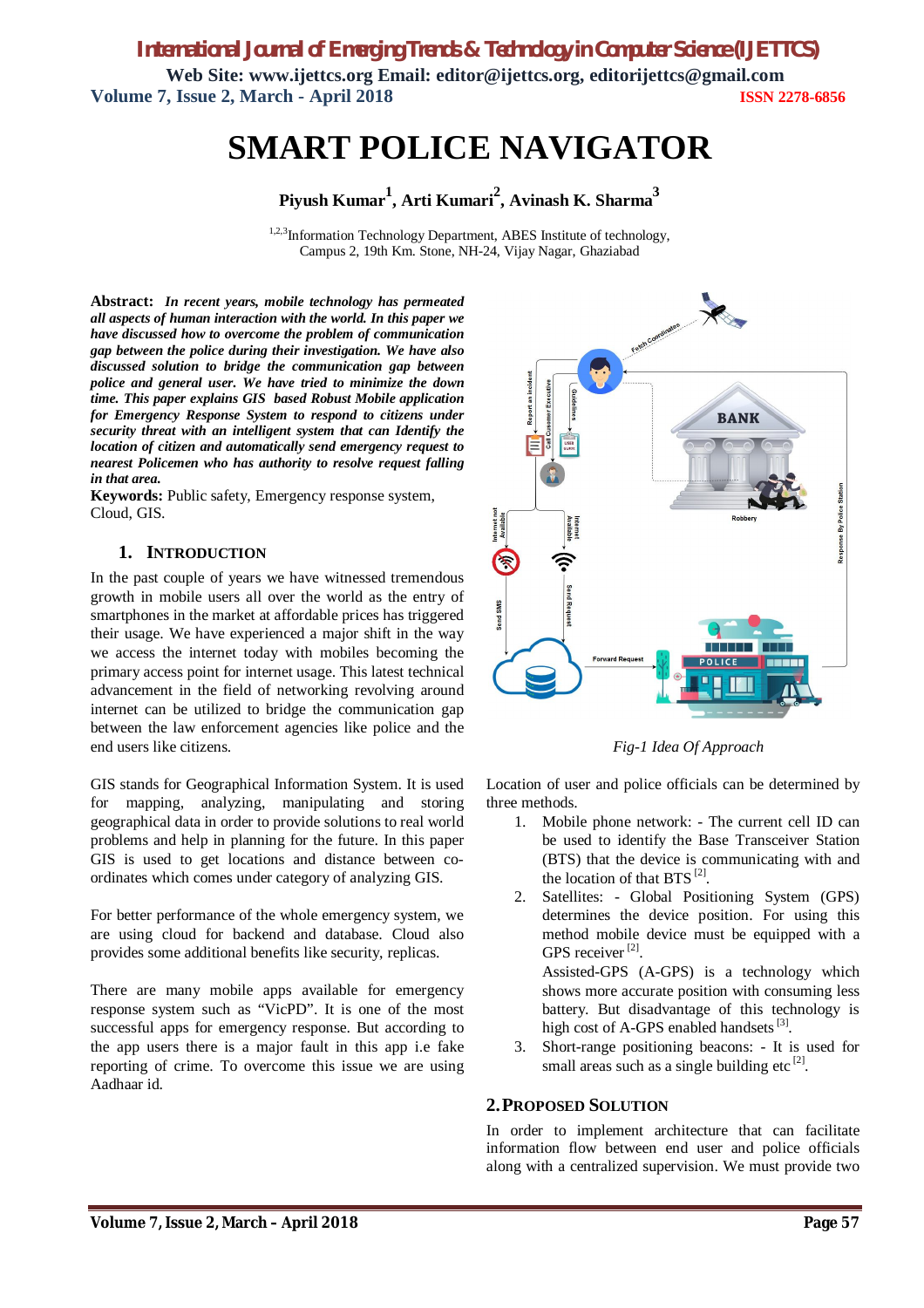front-end interfaces in form of android application to police officials and end user [1].

This solution consists of four modules.

- 1. General User Application
- 2. Police Application
- 3. Web Portal(Admin)
- 4. Cloud
- 5. SMS BOT

#### **a. GENERAL USER APPLICATION**



*Fig-2 General User Application Used Case Diagram*

First and foremost, the users will need to do one time registration before using the application and need to provide Aadhaar ID to avoid fake calls/request. After registration, user will be provided with the facilities like report incidents, view the notifications and popups that will contain the information such as telephone number and address of the nearby police station. Moreover, choice to view the alternate path will be provided by the police officials. User will not be given any privilege to make changes in the database but can update the action taken by the police officials. User will need to keep the GPS activated always. Physical location of the user will be tracked with the help of GPS which is inbuilt in the cellular phone. The location will be saved in the database along with the incident reported by the user. Location of the user will be tracked with the help of GPS or else we can also use google maps API<sup>[5]</sup>.

# **b. POLICE APPLICATION**



*Fig3 Police Application Used Case Diagram*

First and foremost, the police needs to do one time registration before using the application. After registration, the police can login with the username and the password provided, as this application won't be publicly available for the general users. After logging into the application, police will be provided with the features like view user reported incidents. After the verification of the incident, the database will be updated and the notification will be broadcasted to all the users who will be using this application. Police will be given privilege to do the incident related database manipulations.

# **2.3 WEB PORTAL**

The web app is made for police stations. It is used by station in charge to enrol all the policemen working in that station. So that in case of area problem like a policeman cannot take any actions in any other's police station area. So to resolve this issue this portal has been made. It will let us know about police man station and then he will only get request from his area.

#### OTHER NEEDS OF WEB PORTAL

- 1. It forwards the Requests to centralized backend.
- 2. It also acts as a repository for all the Requests made through that station.

# **2.4 CLOUD**

In this application, cloud will be used for storing the database to provide the facility of remote access. As mentioned in the police user application, the username and the password used by the police and users will be crossverified with the ones stored in the database.

There are a few applications of cloud computing as Follows<sup>[4]</sup>:

1. Cloud computing provides dependable and secure data storage center.

2. Cloud computing can realize data sharing between different equipments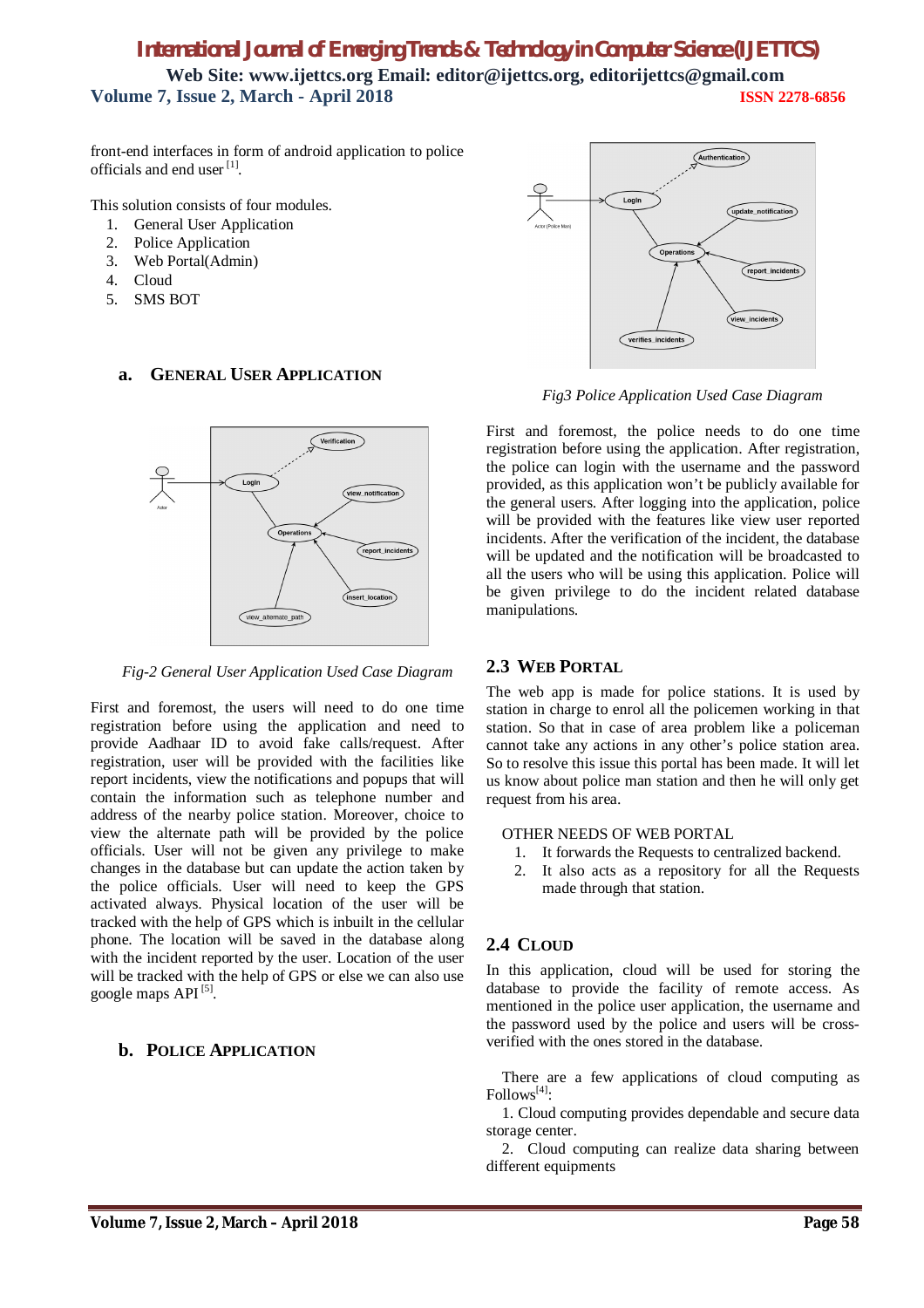3. The cloud provides nearly infinite possibility for users to use the internet.

4. Cloud computing does not need high quality equipment for the user and it is easy to use.

# **2.5 SMS BOT**

This SMS BOT is actually a GSM module connected on Raspberry pi. This GSM Module will work when there is no internet connectivity. It will receive a request from a user in case of no internet connectivity from user end and will transfer that request to server and after the computation of nearest policeman in that area, Server will transfer that request to nearest 5 policemen.



*Fig-4 GSM Module With Raspberry pi 3.*

Apart from this GSM Module there are more methods to receive request offline.

- 1. Offline SMS API's
- 2. Web scraping free virtual number

#### **2.5.1 OFFLINE SMS API'S**

There are many third party companies which provide API's for sending and receiving SMS from server But they are not that much efficient because these API's are not sending sms to server. They are actually providing the address to our server and our server is going to that address and taking that information.

There are some services which are actually good but they are not providing services to Indian numbers. Till there is no availability of good third party service, So GSM module is better option.

#### **2.5.2 WEB SCRAPING FREE VIRTUAL NUMBER**

There are many websites which provides free virtual numbers. By using those virtual numbers we can send messages. But we cannot receive the sms to our server. In order to get message to our server we need to create scraper which will scrape that website and we will get sms on our

server. If the view of website changes then scraper will not work. And data is less secure in this case. That's why we are not using this approach for sms service.

#### **2.6 WORK FLOW**

First of all, User will send a request. Which will go to the backend and backend will send request to database and take the acknowledgement. Then in backend current district of user will be found and after that all the stations will retrieve which comes under that district. Then forward request id to police station, because all police officials should know that any person is busy from their department. This portal will contain the status of policemen. Now from portal request will further go to backend. Then it will broadcast request to the nearest five policemen who will be able to handle the issues in that particular area. This will be done by the help of records inserted by police officials in web portal. And for the police app we will fetch the co-ordinates of the police under that police station which is nearest to the crime spot.

If form five nearest policemen any one rejected before accepting of that request then the request will automatically formulated to sixth nearest policeman. Like this, it will go on till the request does not get a positive response. If no policeman is taking or responding to request then a dialog box will appear which will deliver call 112. If request is accepted then It will disappear from other police officials.



*Fig5 Workflow*

#### **2.7 PREFERRED TECH-STACK**